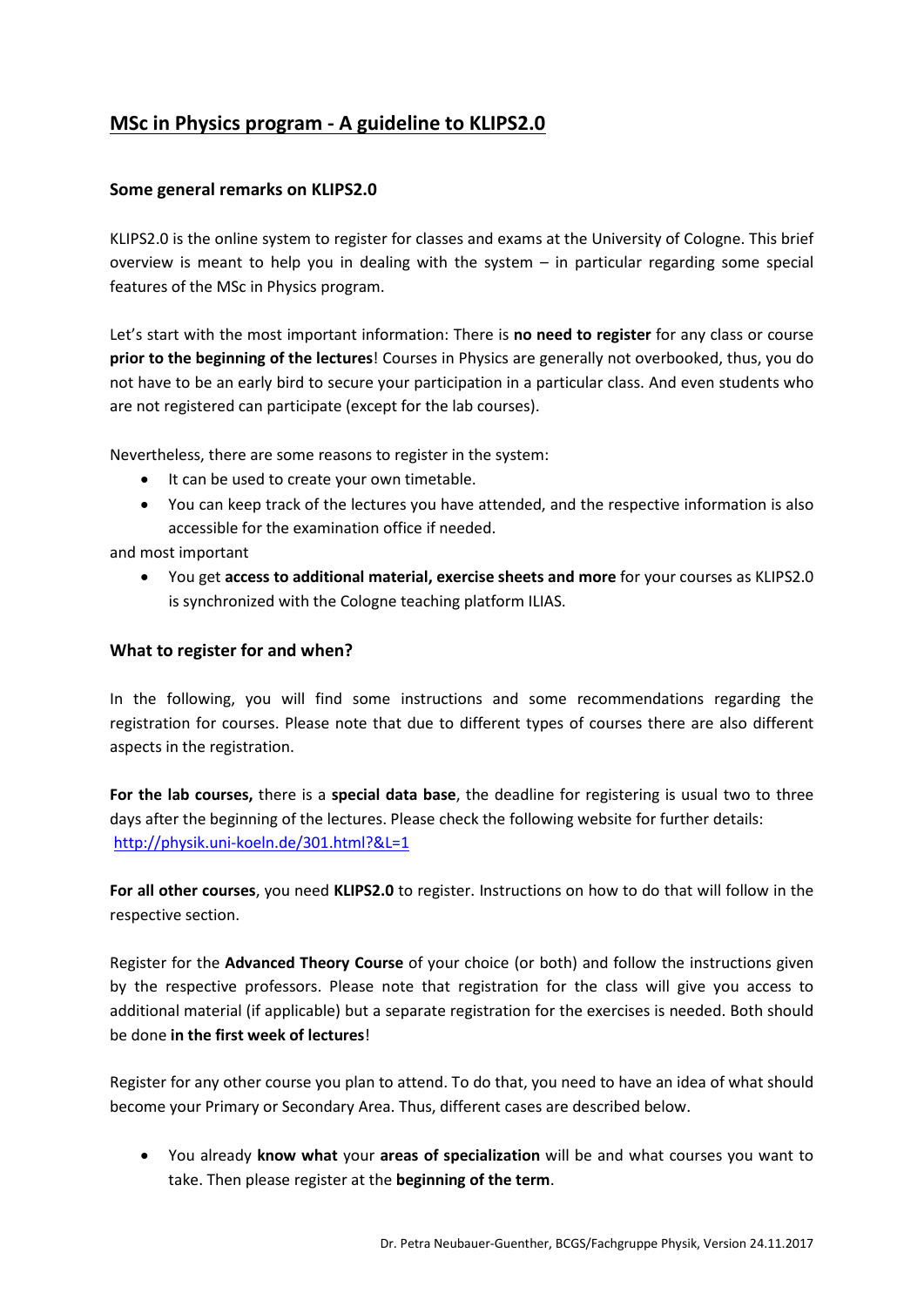• You are **not sure about** your **specializations** and/or what courses to take. Then either make a preliminary choice (e.g. in case you need access to a class in ILIAS) or take some time for your decision. In both cases, a final decision and thus registration is highly recommend **till the end of the registration period** (mid January or mid June, respectively)**.**

If needed, students are encouraged to take some time to make their decision on the specializations. They may use the beginning of the first term to try out courses from different areas to shape their own interests. Please note that till the end of the registration period, choices/registrations can be undone and thus changed.

## **How to register?**

Visit klips2.uni-koeln.de and log-in with your student (smail-account).

| Universität zu Köln E KLIPS 2.0                                                                                                                                                                                                                                                                                                                                     |                         |                     |                                                                                                                                                                                                                                                 |                                  |                                            |                 |                          |  | Student: Test Test88Physics |  |
|---------------------------------------------------------------------------------------------------------------------------------------------------------------------------------------------------------------------------------------------------------------------------------------------------------------------------------------------------------------------|-------------------------|---------------------|-------------------------------------------------------------------------------------------------------------------------------------------------------------------------------------------------------------------------------------------------|----------------------------------|--------------------------------------------|-----------------|--------------------------|--|-----------------------------|--|
| <b>ET G</b>                                                                                                                                                                                                                                                                                                                                                         |                         |                     |                                                                                                                                                                                                                                                 |                                  | Search                                     | $\vert x \vert$ | [+Log-out 聋 ? i pde/en 品 |  |                             |  |
| C University of Cologne<br>□ · Faculty<br>E . Faculty of Management, Econ<br>El . Faculty of Law<br>E · Faculty of Medicine<br>E · Faculty of Arts and Humanities<br>El . Faculty of Mathematics and N<br>E · Faculty of Human Sciences<br>$\begin{tabular}{ll} \hline \boxleftarrow & zentrale Enrichtungen \\ \hline \end{tabular}$<br>$\boxdot$ .<br>$\boxdot$ . | Business card/Workplace | Homepage -          | Ms. Test88Physics, Test<br>E-mail kipis88130@verw.uni-loeln.de                                                                                                                                                                                  |                                  | Your picture<br>could be displayed<br>here |                 |                          |  | Select Detail view Edit     |  |
|                                                                                                                                                                                                                                                                                                                                                                     |                         | Teaching & Research | <b>Studies</b>                                                                                                                                                                                                                                  | <b>Resources</b>                 | <b>Services</b>                            |                 |                          |  |                             |  |
|                                                                                                                                                                                                                                                                                                                                                                     |                         | Course bookmarks    | <b>Print Documents</b><br>Б<br>Social Fee<br>Student Dossier<br>ß<br>Applications<br>Course Registration<br><b>Exam Registration</b><br>Exam Results<br>reditation/Recognition<br>$-4 -$<br>B.<br>tion Status<br>Regist<br>Current/Home Address | 25 Calendar<br>Personal Settings | studentCard Image Upload                   |                 |                          |  |                             |  |

Figure 1: Student information after log-in

Choose "Registration Status" (see Figure 1). You will find an overview of the programs you are enrolled in. Choose "Physics" (see Figure 2). A new window will open. (This is a general feature in KLIPS2.0, better get used to it).

| Universität zu Köln EKLIPS 2.0<br><b>Student: Test Test88Physics</b>                             |                            |                                                                                                                           |            |              |                          |                            |  |  |  |  |
|--------------------------------------------------------------------------------------------------|----------------------------|---------------------------------------------------------------------------------------------------------------------------|------------|--------------|--------------------------|----------------------------|--|--|--|--|
| <b>CT O</b>                                                                                      |                            |                                                                                                                           |            | Search       | $\overline{\phantom{a}}$ | [→ Log-out 省 ? i ○ de/en ▲ |  |  |  |  |
| University of Cologne<br>$\Box$ • Faculty                                                        | <b>Test88Physics, Test</b> |                                                                                                                           |            |              |                          |                            |  |  |  |  |
| El . Faculty of Management, Econ<br><b>□ • Faculty of Law</b><br><b>El . Faculty of Medicine</b> | <b>Registration status</b> |                                                                                                                           |            |              |                          |                            |  |  |  |  |
| Faculty of Arts and Humanitie<br><b>El .</b> Faculty of Mathematics and N                        | ID of study programme      | Name of su<br>programme                                                                                                   | Curriculum | Status (16W) | Date                     | <b>Entrance semester</b>   |  |  |  |  |
| <b>El . Faculty of Human Sciences</b>                                                            | 1110 88 130                | Physics                                                                                                                   | 20152      | registered   | 10.10.2016               | $5$ FS $/$ -               |  |  |  |  |
| □ ■ Zentrale Einrichtungen                                                                       |                            |                                                                                                                           |            |              |                          |                            |  |  |  |  |
| $\begin{array}{ c } \hline \cdots \end{array}$<br>$\Xi^-$<br>$\Box$                              |                            | @2016 University of Cologne, All Rights Reserved,   KLIPS 2.0 powered by CAMPUSonline®   KLIPS 2.0 Online-Help   Feedback |            |              |                          |                            |  |  |  |  |

Figure 2: Registration status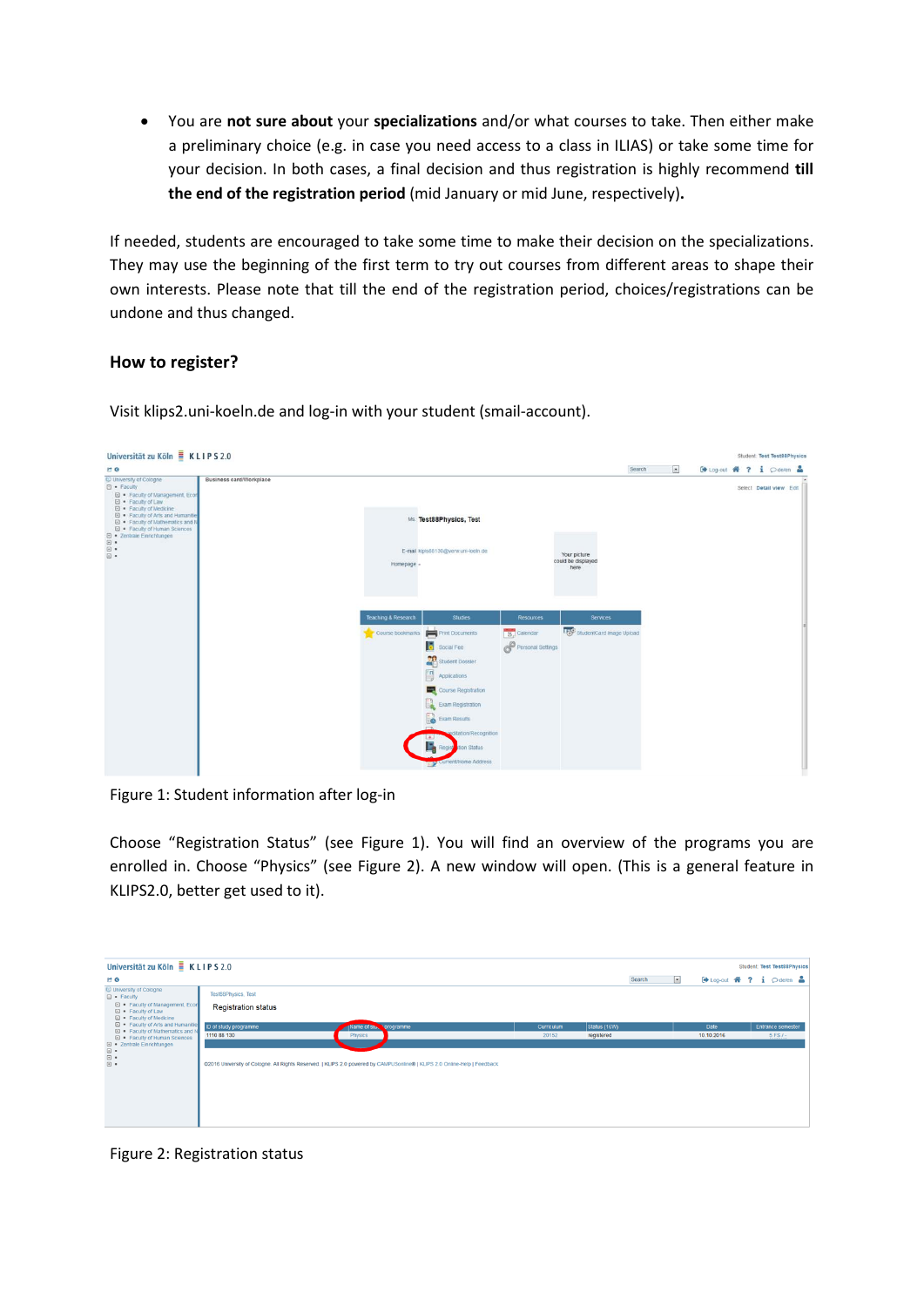In the new window, the structure of the program is depicted and the different kinds of modules are listed (see Figure 3).

| Go to                             |   |                   |                                                                                           |                            |                                                                                                                                          |  |  |  |
|-----------------------------------|---|-------------------|-------------------------------------------------------------------------------------------|----------------------------|------------------------------------------------------------------------------------------------------------------------------------------|--|--|--|
|                                   |   |                   |                                                                                           |                            |                                                                                                                                          |  |  |  |
| <b>Operation</b>                  |   |                   |                                                                                           |                            |                                                                                                                                          |  |  |  |
| Display Refresh Show inact, nodes |   |                   |                                                                                           |                            |                                                                                                                                          |  |  |  |
|                                   |   |                   |                                                                                           |                            |                                                                                                                                          |  |  |  |
|                                   |   |                   |                                                                                           |                            |                                                                                                                                          |  |  |  |
|                                   |   |                   |                                                                                           |                            |                                                                                                                                          |  |  |  |
|                                   |   |                   |                                                                                           |                            |                                                                                                                                          |  |  |  |
|                                   |   |                   |                                                                                           |                            |                                                                                                                                          |  |  |  |
|                                   |   |                   |                                                                                           |                            |                                                                                                                                          |  |  |  |
| $\overline{1}$                    | P | R                 | 24                                                                                        | 1.3                        |                                                                                                                                          |  |  |  |
| 1                                 | D | R                 | $\Omega$                                                                                  |                            |                                                                                                                                          |  |  |  |
| $\overline{1}$                    | P | R                 | $\Omega$                                                                                  |                            |                                                                                                                                          |  |  |  |
| 1                                 | P | R                 |                                                                                           |                            |                                                                                                                                          |  |  |  |
| $\overline{1}$                    | P | R                 | 12                                                                                        | 1.5                        |                                                                                                                                          |  |  |  |
| $\overline{1}$                    | P | R                 | $\bf{0}$                                                                                  |                            |                                                                                                                                          |  |  |  |
| $\mathbf{1}$                      | P | R                 | 12                                                                                        | 1.1                        |                                                                                                                                          |  |  |  |
|                                   | P | R                 | $\mathbf{0}$                                                                              |                            |                                                                                                                                          |  |  |  |
|                                   |   | achievements Show | Academic achievements, by: 08.09.2016 11:30<br>Credits Duration WF Results Sel Pass DF RM | <b>Registration status</b> | all Alloc achievement Inact result<br>Node Exam date Registered examination<br>Reg. course Semester plan<br>Cre   CREF   Grade   MP   WA |  |  |  |

Figure 3: List of modules.

Choose the module you want to attend a class for. In this example, "Primary Area" -> "Condensed Matter Physics" was chosen, and a specific course should be attended as a second "Specialized Course" (see Figure 4).

| Curricula Support v1.1 - KLIPS 2.0 - Universität zu Köln - Mozilla Firefox                        |                     |                                             |                                                                                                           |              |   |                |     | $\begin{array}{c c c c c c} \hline \multicolumn{3}{c }{\mathbf{C}} & \multicolumn{3}{c }{\mathbf{X}} \end{array}$ |
|---------------------------------------------------------------------------------------------------|---------------------|---------------------------------------------|-----------------------------------------------------------------------------------------------------------|--------------|---|----------------|-----|-------------------------------------------------------------------------------------------------------------------|
| https://klips2.uni-koeln.de/co/wbstpcs.showSpoTree?pStStudiumNr=1115645&pSJNr=1592&pStpStpNr=3747 |                     |                                             |                                                                                                           |              |   |                |     |                                                                                                                   |
| Test88Physics, Test (0088130)<br>Curricula Support v1.1                                           |                     | Go to<br>Operation                          | <b>Registration status</b>                                                                                |              |   |                |     |                                                                                                                   |
| 88 130 Physics (HG-NRW/20152, Master programme, current); eingeschrieben<br>Academic year 2016/17 |                     |                                             | Display Refresh Show inact. nodes                                                                         |              |   |                |     |                                                                                                                   |
| Entrance semester: 5                                                                              |                     | achievements Show<br>Node                   | all Alloc achievement Inact result Exam date Registered examination<br>Reg. course Semester plan          |              |   |                |     |                                                                                                                   |
|                                                                                                   |                     | Academic achievements, by: 08.09.2016 11:30 |                                                                                                           |              |   |                |     |                                                                                                                   |
| Node-Name                                                                                         |                     |                                             | rec. sem.   Credits   Duration   WF   Results   Sel   Pass   DF   RM   Cre   CREF   Grade   MP   WA   FRV |              |   |                |     |                                                                                                                   |
| 2 [20152] Physics                                                                                 |                     | 120                                         | $\mathbf{1}$                                                                                              | P            |   | R 24           | 1.3 |                                                                                                                   |
| 日 = Practical Courses (2)                                                                         |                     |                                             | 1                                                                                                         | P            | R | $\Omega$       |     |                                                                                                                   |
| <b>El </b> Advanced Modules                                                                       |                     |                                             | 1                                                                                                         | P.           | R | $\mathbf{0}$   |     |                                                                                                                   |
| 日 <sup>9</sup> Primary Area of Specialization                                                     |                     |                                             | 1                                                                                                         | p.           | R |                |     |                                                                                                                   |
| 日 4 [5756GRQFT1] General Theory of Relativity/Quantum Field Theory                                | 凹                   | 21                                          | $\ddot{\phantom{1}}$                                                                                      | D.           | R |                |     |                                                                                                                   |
| 田 4 [5756Astro1] Astrophysics                                                                     | 13.1                | 21                                          | 1                                                                                                         | P.           | R |                |     |                                                                                                                   |
| 日 4 [5756CondM1] Condensed Matter Physics                                                         | 63                  | 21                                          | $\mathbf{1}$                                                                                              | $\mathbb{R}$ | R |                |     |                                                                                                                   |
| 1 [5756CondM1] Condensed Matter Physics Core Course 1                                             | $\mathbf{v}$        |                                             | 1                                                                                                         | P.           | R |                |     |                                                                                                                   |
| □ ■ Y56CondM1] Condensed Matter Physics Core Course 2                                             |                     |                                             | 1                                                                                                         | P            | R |                |     |                                                                                                                   |
| F<br>5756CondM1] Condensed Matter Physics Specialized Course 1                                    | $\bullet$ $\bullet$ |                                             | 1.                                                                                                        | P.           | R |                |     |                                                                                                                   |
| 日 = [5756CondM1] Condensed Matter Physics Specialized Course 2                                    | $\mathbf{u}$        |                                             | 1                                                                                                         | p.           | R |                |     |                                                                                                                   |
| <b>El ■ [5756CondM1] Condensed Matter Physics Specialized Course 3</b>                            | JV                  |                                             | 1                                                                                                         | P.           | R |                |     |                                                                                                                   |
| <b>El ■ [5756CondM1] Condensed Matter Physics Specialized Course 4</b>                            | $\mathbf{w}$        |                                             | 1                                                                                                         | P.           | R |                |     |                                                                                                                   |
| [5756CondM1] Condensed Matter Physics Additional Course                                           |                     |                                             | 1                                                                                                         | P.           | R |                |     |                                                                                                                   |
| <b>El ■ [5756CondM1] Condensed Matter Physics Advanced Seminar</b>                                | $\ddot{\mathbf{v}}$ |                                             | 1                                                                                                         | p.           | R |                |     |                                                                                                                   |
| <b>□ ■ [5756CondM1] Module Examination Condensed Matter Physics</b>                               |                     |                                             | 1                                                                                                         | P            | R |                |     |                                                                                                                   |
| 日 4 [5756MolPh1] Molecular Physics                                                                | 回                   | 21                                          | 1                                                                                                         | D.           | R |                |     |                                                                                                                   |
| 日 4 [5756NucPt1] Nuclear and Particle Physics                                                     | 国                   | 21                                          | 1                                                                                                         | P.           | R |                |     |                                                                                                                   |
| 日 4 [5756Solid1] Solid State Theory / Computational Physics                                       | m                   | 21                                          | 1                                                                                                         | p.           | R |                |     |                                                                                                                   |
| 日 4 [5756StatB1] Statistical and Biological Physics                                               | 凹                   | 21                                          | 1                                                                                                         | P            | R |                |     |                                                                                                                   |
| El Condary Area of Specialization                                                                 |                     |                                             | 1                                                                                                         | P            | R | 12             | 1.5 |                                                                                                                   |
| 日 Introductory Project                                                                            |                     |                                             | 1                                                                                                         | P            | R | $\overline{0}$ |     |                                                                                                                   |
| 日 - Elective Area                                                                                 |                     |                                             | ï                                                                                                         | P            | R | 12             | 1.1 |                                                                                                                   |
| 日   Research Module                                                                               |                     |                                             | 1                                                                                                         | P.           | R | $\mathbf{O}$   |     |                                                                                                                   |

Figure 4: Types of courses in the specialization areas.